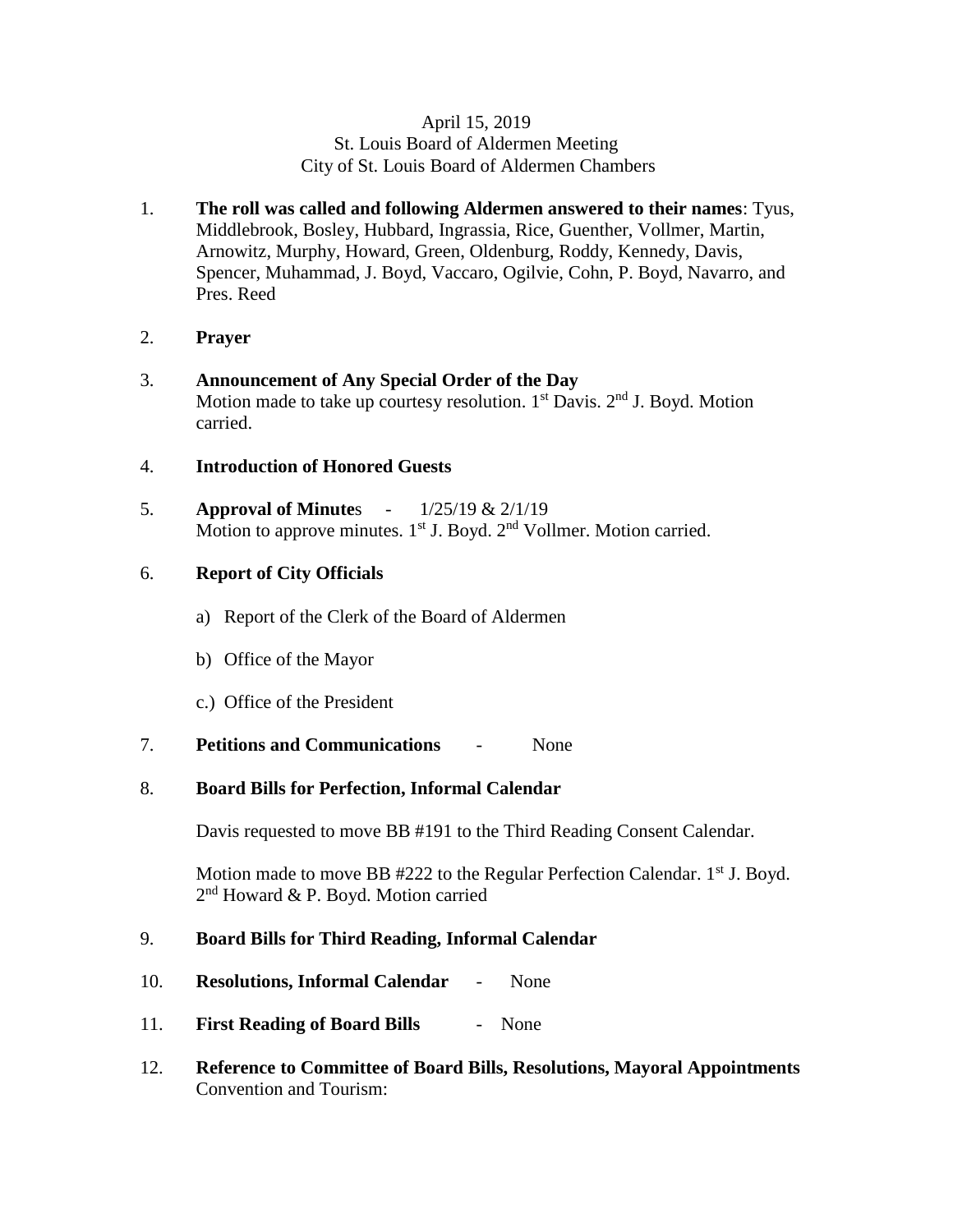Engrossment, Rules and Resolutions:

Health and Human Services:

Housing, Urban Development and Zoning:

Legislation:

Neighborhood Development:

Parks and Environmental Matters:

Personnel and Administration:

Public Employees:

Public Safety:

Public Utilities:

Streets, Traffic and Refuse:

Transportation and Commerce:

Ways and Means:

## 13. **Second Reading and Report of Standing Committees** - None

14. **Report of Special Committees** - None

#### 15. **Perfection Consent Calendar**

BB #236, #192, #233, #234, #235 Motion made to adopt Perfection Consent Calendar. 1<sup>st</sup> J. Boyd. 2<sup>nd</sup> Tyus. Motion carried.

### 16. **Board Bills for Perfection** BB #222

Motion made to perfect BB #222. 1st J. Boyd.  $2<sup>nd</sup>$  P. Boyd & Vaccaro. Motion carried with 21 ayes, 1 noe

21 ayes

Middlebrook, Bosley, Hubbard, Ingrassia, Rice, Guenther, Martin, Murphy, Howard, Green, Oldenburg, Roddy, Davis, Spencer, J. Boyd, Vaccaro, Ogilvie, P. Boyd, Navarro, and Pres. Reed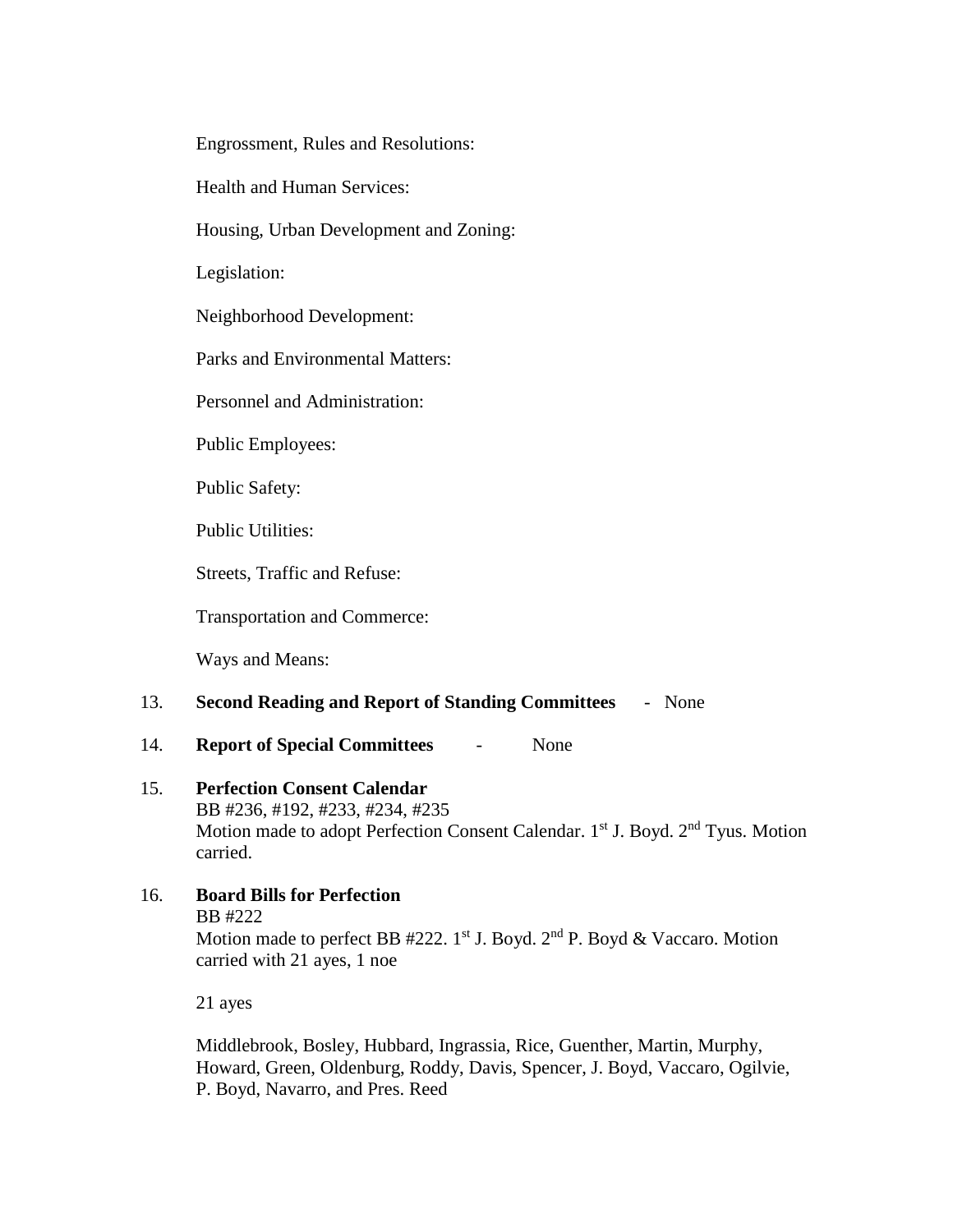1 noe Tyus

Motion made to suspend the rules and place the following BBs on the Third Reading Consent Calendar; BBs #236, #192, #233, #234, #235, #222. Motion carried with 21 ayes, 1 noe.

Request for previous roll

### 21 ayes

Middlebrook, Bosley, Hubbard, Ingrassia, Rice, Guenther, Martin, Murphy, Howard, Green, Oldenburg, Roddy, Davis, Spencer, J. Boyd, Vaccaro, Ogilvie, P. Boyd, Navarro, and Pres. Reed

1 noe Tyus

Tyus requested BB #222 to be placed on Regular Third Reading Calendar.

## 17. **Third Reading Consent Calendar**

BB #155, #156, #186, #187, #199, #205, #206, #208, #209, #210, #211, #218, #220, #221AA, #188AA, #175CS, #229, #26, #136, #195, #196, #197, 198, #212CS, #166FS, #236, #192, #233, #234, #235, #191

Motion made to approve the Third Reading Consent Calendar.  $1<sup>st</sup>$  J. Boyd.  $2<sup>nd</sup>$ Howard. Motion carried with 21 ayes, 1 present.

21 ayes

Tyus, Middlebrook, Bosley, Hubbard, Ingrassia, Rice, Guenther, Vollmer. Martin, Howard, Green, Oldenburg, Davis, Spencer, J. Boyd, Vaccaro, Ogilvie, Cohn, P. Boyd, Navarro, and Pres. Reed

1 present Roddy

### 18. **Third Reading / Report of Engrossment and Final Passage** BB #231, #222, #191

Motion made to Third Read and Final Passage of BB  $#231$ .  $1^{st}$  Tyus,  $2^{nd}$  J. Boyd. Motion carried with 24 ayes.

24 ayes:

Tyus, Middlebrook, Bosley, Hubbard, Ingrassia, Rice, Guenther, Vollmer, Martin, Murphy, Howard, Green, Oldenburg, Roddy, Kennedy, Davis, Spencer, J. Boyd, Vaccaro, Ogilvie, Cohn, P. Boyd, Navarro, and Pres. Reed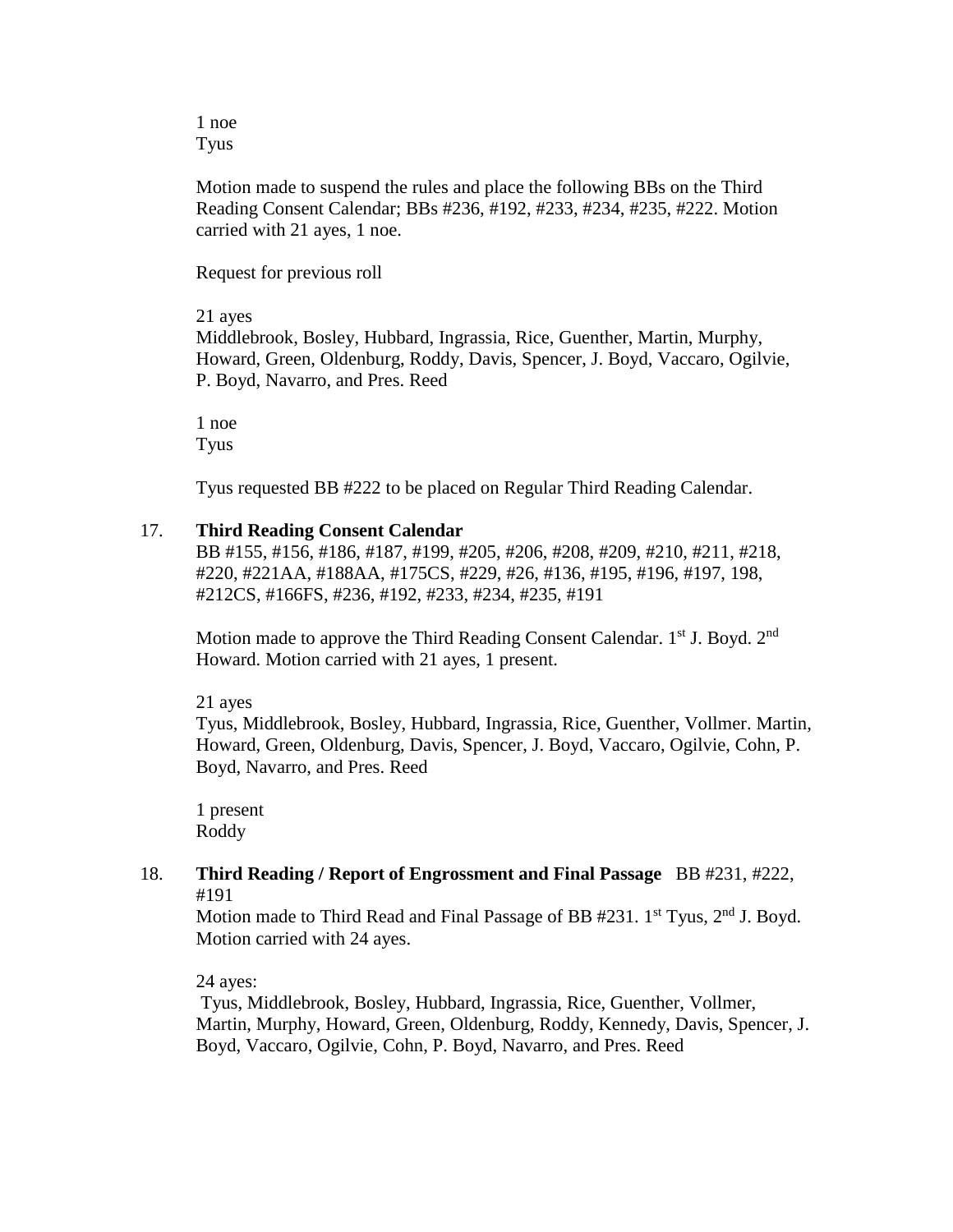Motion made to Third Read and Final Passage of BB #222. 1<sup>st</sup> J. Boyd. 2<sup>nd</sup> Howard/P. Boyd. Motion carried with 23 ayes, 2 noes.

23 ayes:

Middlebrook, Bosley, Hubbard, Ingrassia, Rice, Guenther, Vollmer, Martin, Murphy, Howard, Green, Oldenburg, Roddy, Kennedy, Davis, Spencer J. Boyd, Vaccaro, Ogilvie, Cohn, P. Boyd, Navarro, and Pres. Reed

2 noes Tyus, Muhammad

Motion made to reconsider adopting Third Reading Consent Calendar. 1<sup>st</sup> Tyus. 2<sup>nd</sup> Muhammad. Motion carried with 24 ayes, 1 noe.

24 ayes:

Tyus, Middlebrook, Bosley, Hubbard, Ingrassia, Rice, Guenther, Vollmer, Martin, Murphy, Howard, Green, Oldenburg, Kennedy, Davis, Spencer, Muhammad, J. Boyd, Vaccaro, Ogilvie, Cohn, P. Boyd, Navarro, and Pres. Reed

1 noe: Roddy

Tyus requested BB #161FS be placed on Regular Third Reading.

Motion made to adopt Third Reading Consent Calendar.  $1<sup>st</sup>$  Kennedy.  $2<sup>nd</sup>$  J. Boyd. Motion carried with 23 ayes.

#### 23 ayes:

Tyus, Middlebrook, Bosley, Hubbard, Ingrassia, Rice, Guenther, Vollmer, Martin, Murphy, Howard, Green, Oldenburg, Roddy, Davis, Spencer, J. Boyd, Vaccaro, Ogilvie, Cohn, P. Boyd, Navarro, and Pres. Reed

Motion made to Third Read and Final Passage of BB #166FS. 1<sup>st</sup> Roddy. 2<sup>nd</sup> Oldenburg. Motion carried with 22 ayes, 2 noes.

22 ayes:

Middlebrook, Bosley, Hubbard, Ingrassia, Guenther, Vollmer, Martin, Murphy, Howard, Green, Oldenburg, Roddy, Kennedy, Davis, Spencer, J. Boyd, Vaccaro, Ogilvie, Cohn, P. Boyd, Navarro, and Pres. Reed

2 noes: Tyus, Rice

\*BB #191 was not read on the second motion to adopt the Third Reading Consent Calendar.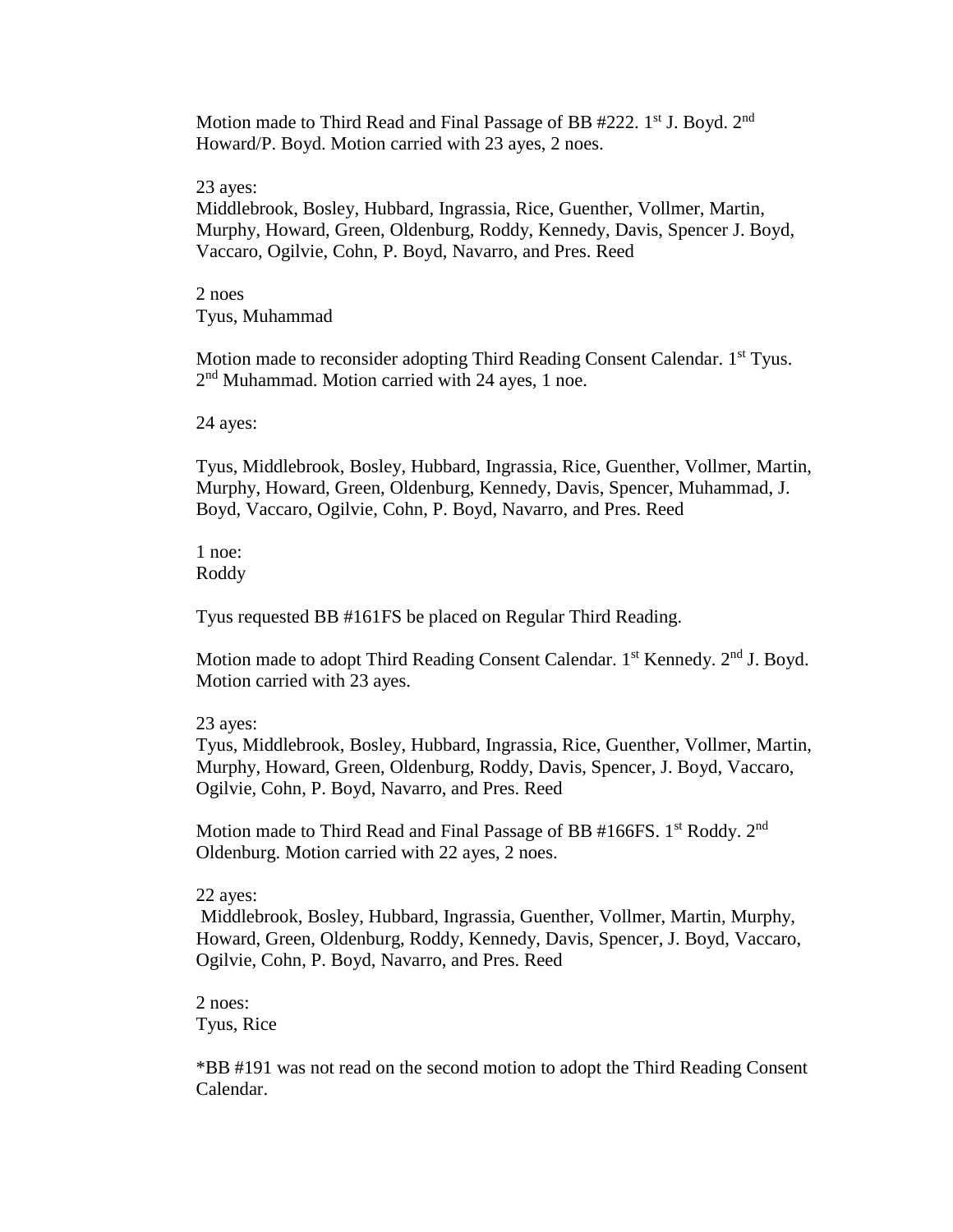Motion made to Third Read and Final Passage of BB  $#191$ . 1<sup>st</sup> Davis. 2<sup>nd</sup> Murphy. Motion carried with 22 ayes.

22 ayes:

Tyus, Middlebrook, Bosley, Ingrassia, Rice, Guenther, Vollmer, Martin, Murphy, Howard, Green, Oldenburg, Roddy, Davis, Spencer, J. Boyd, Vaccaro, Ogilvie, Cohn, P. Boyd, Navarro, and Pres. Reed

## 19. **Report of Enrollment Committee**

#155, #156, #186, #187, #199, #205, #206, #208, #209, #210, #211, #218, #220, #221AA, #188AA, #175CS, #229, #26, #136, #195, #196, #197, 198, #212CS, #166FS, #236, #192, #233, #234, #235, #191

## 20. **Courtesy Resolutions Consent Calendar -**

Res. #244, #245, #246, #247, #248, #249, #250, #251, #252, (#253 NOT USED), #256, #257, #258, #259, #260, #261, #262, #263, 264, #265, #266, #267, #268, #269, 270, #271, #272, #273, #274, #275, 276, #277, #278, #279, #280, #281, #282, #283, #284, #285, #286, #287, #288, #289, #290, #291, #292, #293, #294, #295, #296, #297

Motion made to embanc Res. 296. 1<sup>st</sup> Rice. 2<sup>nd</sup> Cohn. Motion carried.

Motion mad to embanc Res. 297. 1<sup>st</sup> Vaccaro. 2<sup>nd</sup> Cohn. Motion carried.

21. **First Reading of Resolutions** Res. #295

At the request of the sponsor, Res #295 has been withdrawn.

# 22. **Second Reading of Resolutions, Committee Reports and Adoptions** -

None

# 23. **Miscellaneous and Unfinished Business** St. Louis Affordable Housing Commission: Leonard Jones, Steven Foelsch, Gail Brown, Deanetta James, and Annette Booth

Motion made to accept Mayor's reappointments.  $1<sup>st</sup>$  Roddy.  $2<sup>nd</sup>$  Davis. Motion carried.

### 24. **Announcements**

# 25. **Excused Aldermen**

Motion made to excuse Aldermen from the  $4<sup>th</sup>$  &  $7<sup>th</sup>$ . 1<sup>st</sup> Kennedy. 2<sup>nd</sup> Murphy. Motion carried.